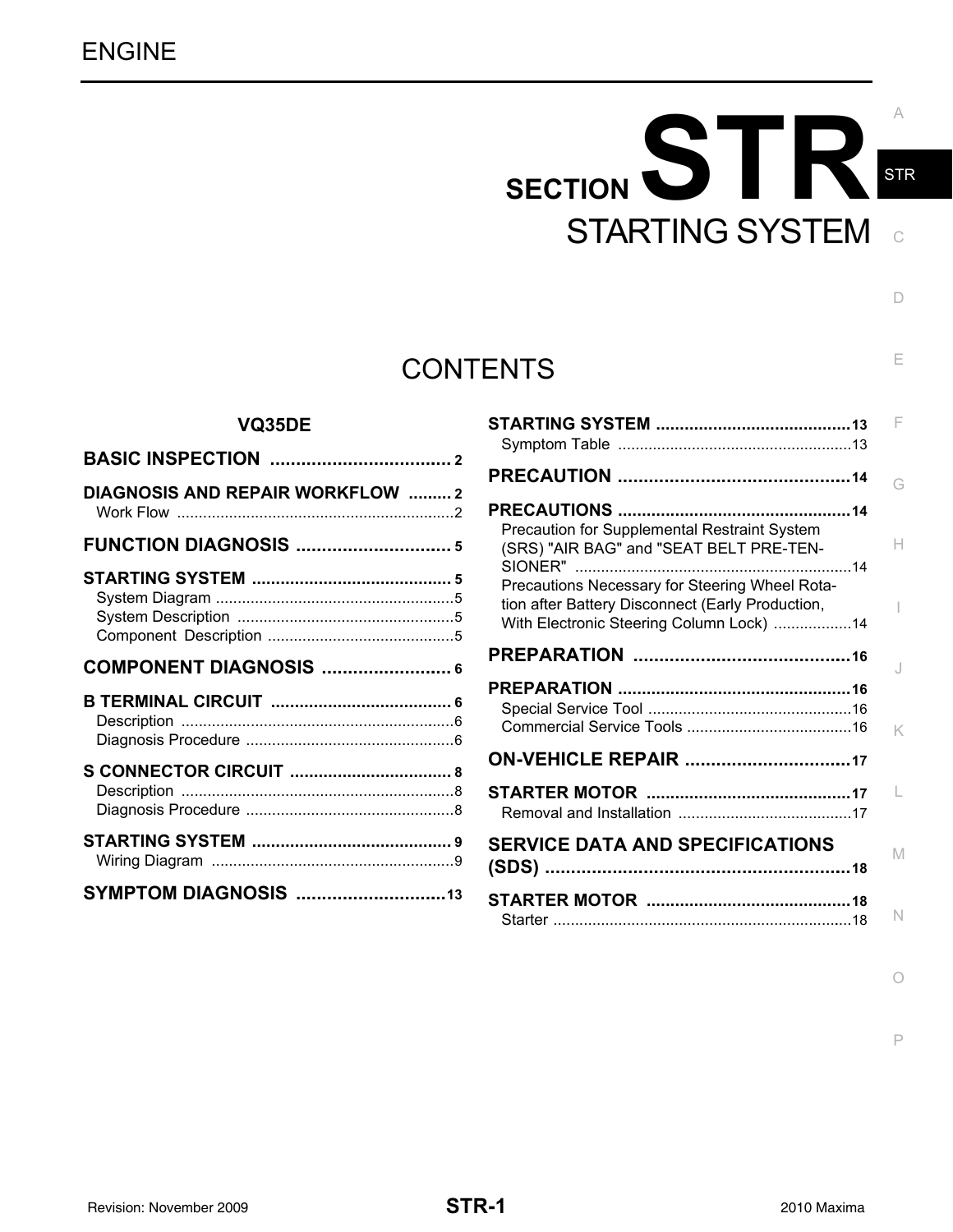# <span id="page-1-1"></span><span id="page-1-0"></span>BASIC INSPECTION DIAGNOSIS AND REPAIR WORKFLOW

### <span id="page-1-2"></span>Work Flow *INFOID:0000000005463878*

# OVERALL SEQUENCE



### DETAILED FLOW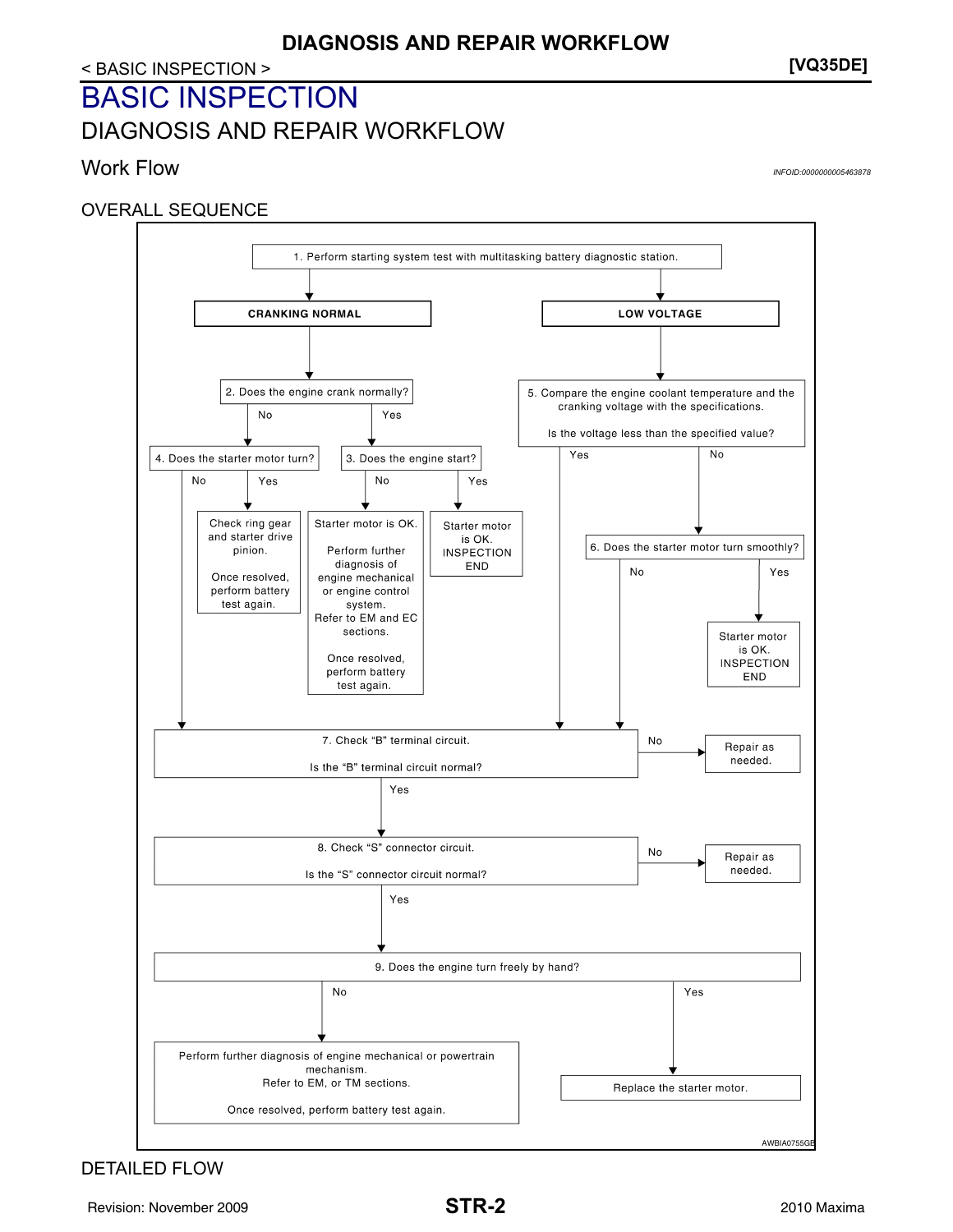# **DIAGNOSIS AND REPAIR WORKFLOW**

| < BASIC INSPECTION >                                                                                                                                                                                                                                                                                                                                                              | [VQ35DE]                                                                                       |
|-----------------------------------------------------------------------------------------------------------------------------------------------------------------------------------------------------------------------------------------------------------------------------------------------------------------------------------------------------------------------------------|------------------------------------------------------------------------------------------------|
| <b>NOTE:</b><br>To ensure a complete and thorough diagnosis, the battery, starter motor and generator test segments must be<br>done as a set from start to finish.                                                                                                                                                                                                                |                                                                                                |
| 1. DIAGNOSIS WITH MULTITASKING BATTERY DIAGNOSTIC STATION                                                                                                                                                                                                                                                                                                                         |                                                                                                |
| Perform the starting system test with multitasking battery diagnostic station. For details and operating instruc-<br>tions, refer to diagnostic station instruction manual.                                                                                                                                                                                                       | <b>STR</b>                                                                                     |
| <b>Test result</b><br><b>CRANKING NORMAL&gt;&gt;GO TO 2</b><br>LOW VOLTAGE>>GO TO 5                                                                                                                                                                                                                                                                                               |                                                                                                |
| CHARGE BATTERY>>Perform the slow battery charging procedure. (Initial rate of charge is 10A for 12<br>hours.) Perform battery test again. Refer to diagnostic station instruction manual.<br>REPLACE BATTERY>>Before replacing battery, clean the battery cable clamps and battery posts. Perform<br>"REPLACE BATTERY", then do so. Perform battery test again to confirm repair. | battery test again. Refer to diagnostic station instruction manual. If second test result is   |
| 2. CRANKING CHECK                                                                                                                                                                                                                                                                                                                                                                 |                                                                                                |
| Check that the starter motor operates properly.                                                                                                                                                                                                                                                                                                                                   |                                                                                                |
| Does the engine crank normally?                                                                                                                                                                                                                                                                                                                                                   |                                                                                                |
| >> GO TO 3<br><b>YES</b>                                                                                                                                                                                                                                                                                                                                                          |                                                                                                |
| <b>NO</b><br>>> GO TO 4<br>3. ENGINE START CHECK                                                                                                                                                                                                                                                                                                                                  |                                                                                                |
|                                                                                                                                                                                                                                                                                                                                                                                   |                                                                                                |
| Check that the engine starts.<br>Does the engine start?                                                                                                                                                                                                                                                                                                                           |                                                                                                |
| <b>YES</b><br>>> Starter motor is OK. Inspection end.<br><b>NO</b><br>sections. Once resolved, perform battery test again.                                                                                                                                                                                                                                                        | >> Perform further diagnosis of engine mechanical or engine control system. Refer to EM and EC |
| 4. STARTER MOTOR ACTIVATION                                                                                                                                                                                                                                                                                                                                                       |                                                                                                |
| Check that the starter motor operates.                                                                                                                                                                                                                                                                                                                                            |                                                                                                |
| Does the starter motor turn?                                                                                                                                                                                                                                                                                                                                                      |                                                                                                |
| >> Check ring gear and starter motor drive pinion. Once resolved, perform battery test again.<br><b>YES</b><br>>> GO TO 7<br><b>NO</b>                                                                                                                                                                                                                                            |                                                                                                |
| COMPARISON BETWEEN ENGINE COOLANT AND CRANKING VOLTAGE                                                                                                                                                                                                                                                                                                                            |                                                                                                |
| Compare the engine coolant temperature and verify the cranking voltage is within specification.                                                                                                                                                                                                                                                                                   |                                                                                                |
| Minimum Specification of Cranking Voltage Referencing Coolant Temperature                                                                                                                                                                                                                                                                                                         |                                                                                                |
| Engine coolant temperature [°C (°F)]                                                                                                                                                                                                                                                                                                                                              | Voltage [V]                                                                                    |
| $-30$ to $-20$ ( $-22$ to $-4$ )                                                                                                                                                                                                                                                                                                                                                  | 8.6                                                                                            |
| $-19$ to $-10$ ( $-2$ to 14)                                                                                                                                                                                                                                                                                                                                                      | M<br>9.1                                                                                       |
| $-9$ to 0 (16 to 32)                                                                                                                                                                                                                                                                                                                                                              | 9.5                                                                                            |
| More than 1 (More than 34)                                                                                                                                                                                                                                                                                                                                                        | 9.9                                                                                            |
| Is the voltage less than the specified value?                                                                                                                                                                                                                                                                                                                                     |                                                                                                |
| <b>YES</b><br>>> GO TO 7<br>>> GO TO 6<br><b>NO</b>                                                                                                                                                                                                                                                                                                                               |                                                                                                |
| $6.$ STARTER OPERATION                                                                                                                                                                                                                                                                                                                                                            |                                                                                                |
| Check the starter operation.                                                                                                                                                                                                                                                                                                                                                      |                                                                                                |
| Does the starter motor turn smoothly?                                                                                                                                                                                                                                                                                                                                             |                                                                                                |

YES >> Starter motor is OK. Inspection end.

$$
\begin{array}{cc} \text{NO} & \text{>> GO TO 7} \\ \end{array}
$$

7."B" TERMINAL CIRCUIT INSPECTION

Check "B" terminal circuit. Refer to [STR-6, "Diagnosis Procedure".](#page-5-3)

Is "B" terminal circuit normal?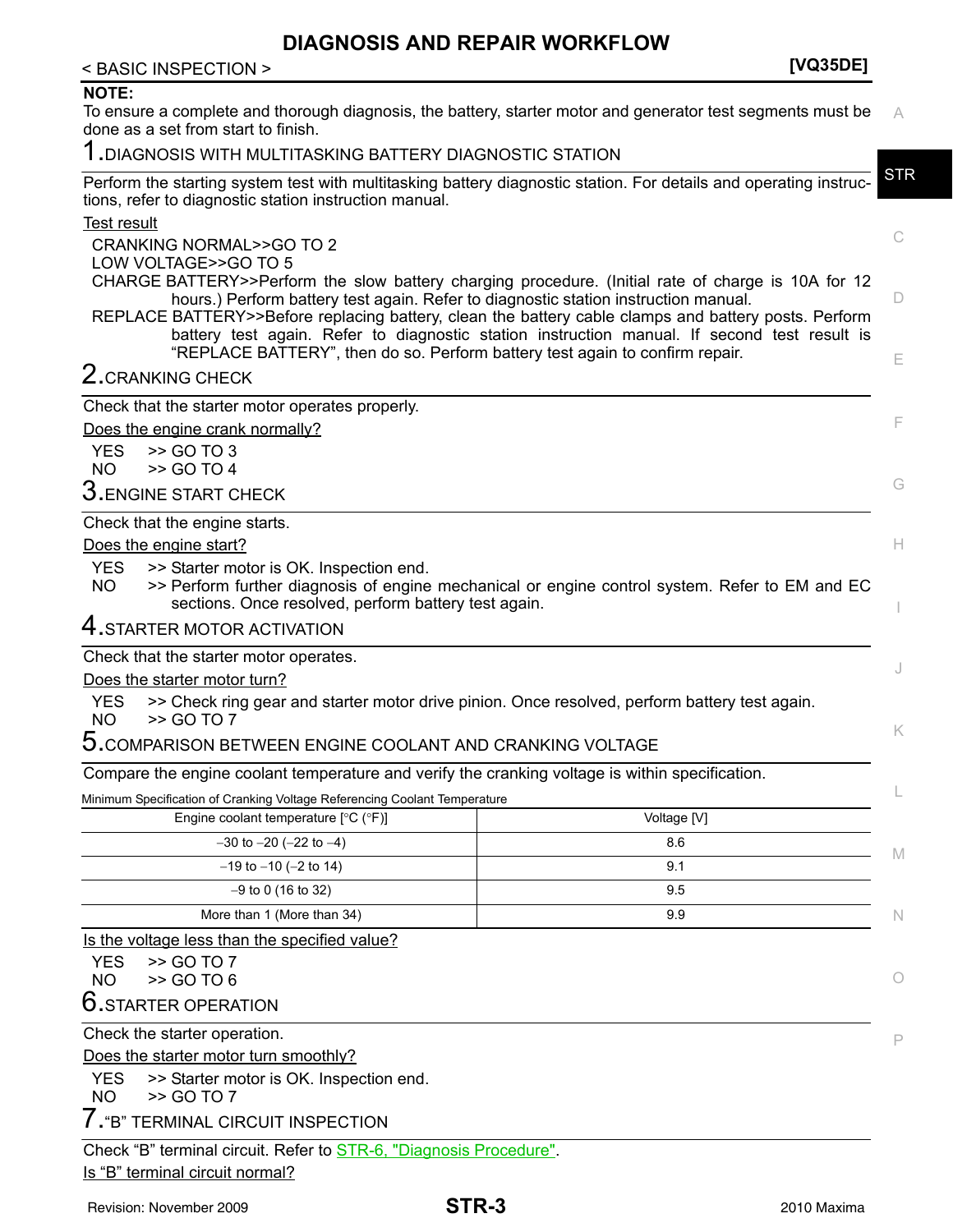< BASIC INSPECTION > **[VQ35DE]**

 $YES$   $>>$  GO TO 8<br>NO  $>>$  Repair as >> Repair as needed.

8."S" CONNECTOR CIRCUIT INSPECTION

Check "S" connector circuit. Refer to [STR-8, "Diagnosis Procedure"](#page-7-2).

Is "S" connector circuit normal?

YES >> GO TO 9<br>NO >> Repair as

>> Repair as needed.

9.ENGINE ROTATION STATUS

Check that the engine can be rotated by hand.

Does the engine turn freely by hand?

YES >> Replace starter motor. Refer to **[STR-17, "Removal and Installation"](#page-16-2)**.<br>NO >> Perform further diagnosis of engine mechanical or powertrain mecha

>> Perform further diagnosis of engine mechanical or powertrain mechanism. Refer to EM, TM or CL sections. Once resolved, perform battery test again. Refer to diagnostic station instruction manual.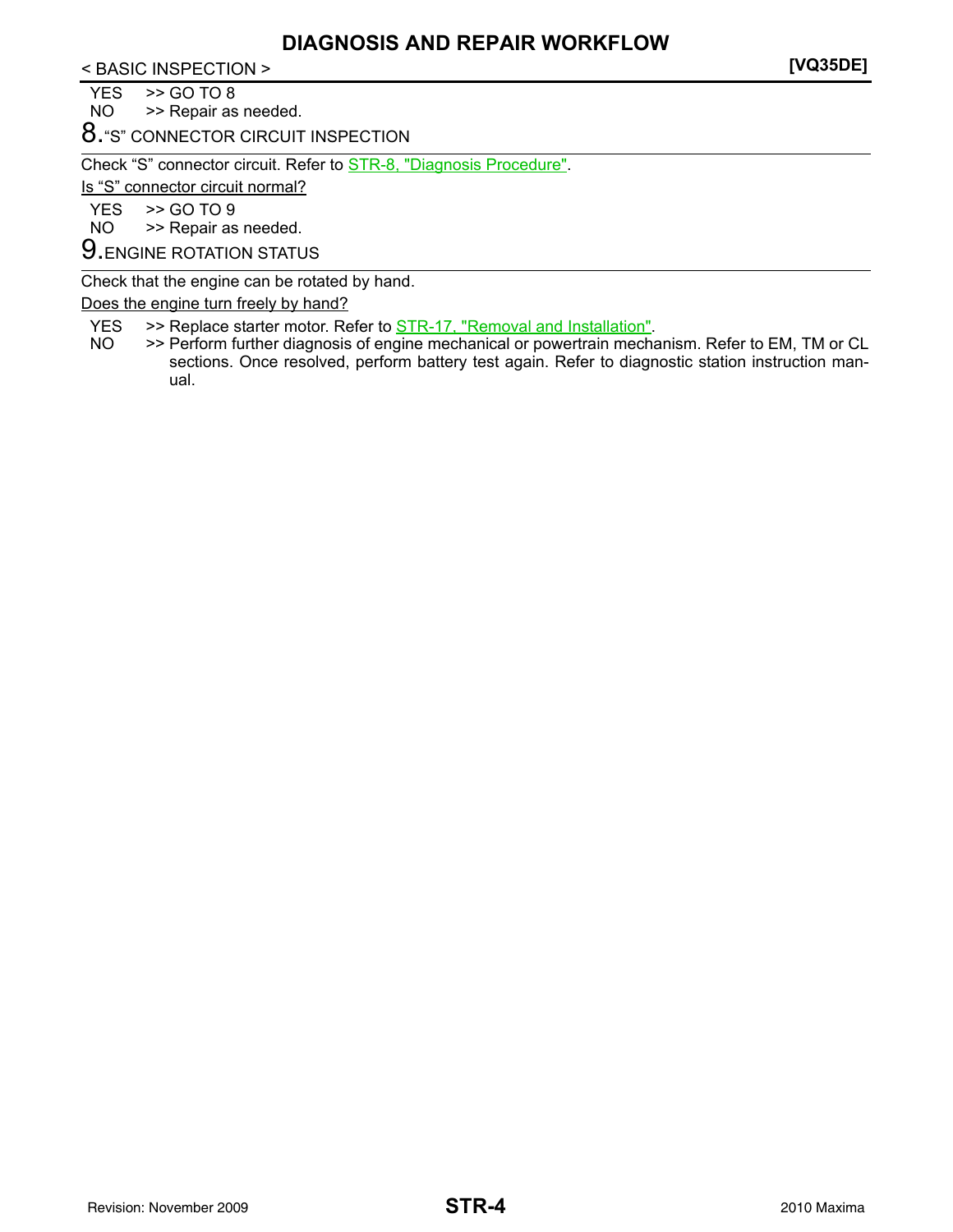# < FUNCTION DIAGNOSIS > **[VQ35DE]**

# <span id="page-4-1"></span><span id="page-4-0"></span>FUNCTION DIAGNOSIS STARTING SYSTEM

# <span id="page-4-2"></span>System Diagram *Integram INFOID:000000005463879*



# <span id="page-4-3"></span>System Description **Information** *INFOID:000000005463880*

The starter motor plunger closes and provides a closed circuit between the battery and the starter motor. The starter motor is grounded to the cylinder block. With power and ground supplied, the starter motor operates.

# <span id="page-4-4"></span>Component Description *INFOID:0000000005463881*

| Component part  | Description                                                                                                                                                                    |
|-----------------|--------------------------------------------------------------------------------------------------------------------------------------------------------------------------------|
| TCM             | TCM supplies power to the starter relay and starter control relay<br>inside IPDM E/R when the selector lever is shifted to the P or N<br>position.                             |
| <b>BCM</b>      | BCM controls the starter relay inside IPDM E/R.                                                                                                                                |
| <b>IPDM E/R</b> | CPU inside IPDM E/R controls the starter control relay.                                                                                                                        |
| Starter motor   | The starter motor plunger closes and the motor is supplied with<br>battery power, which in turn cranks the engine, when the "S" ter-<br>minal is supplied with electric power. |

J

K

L

A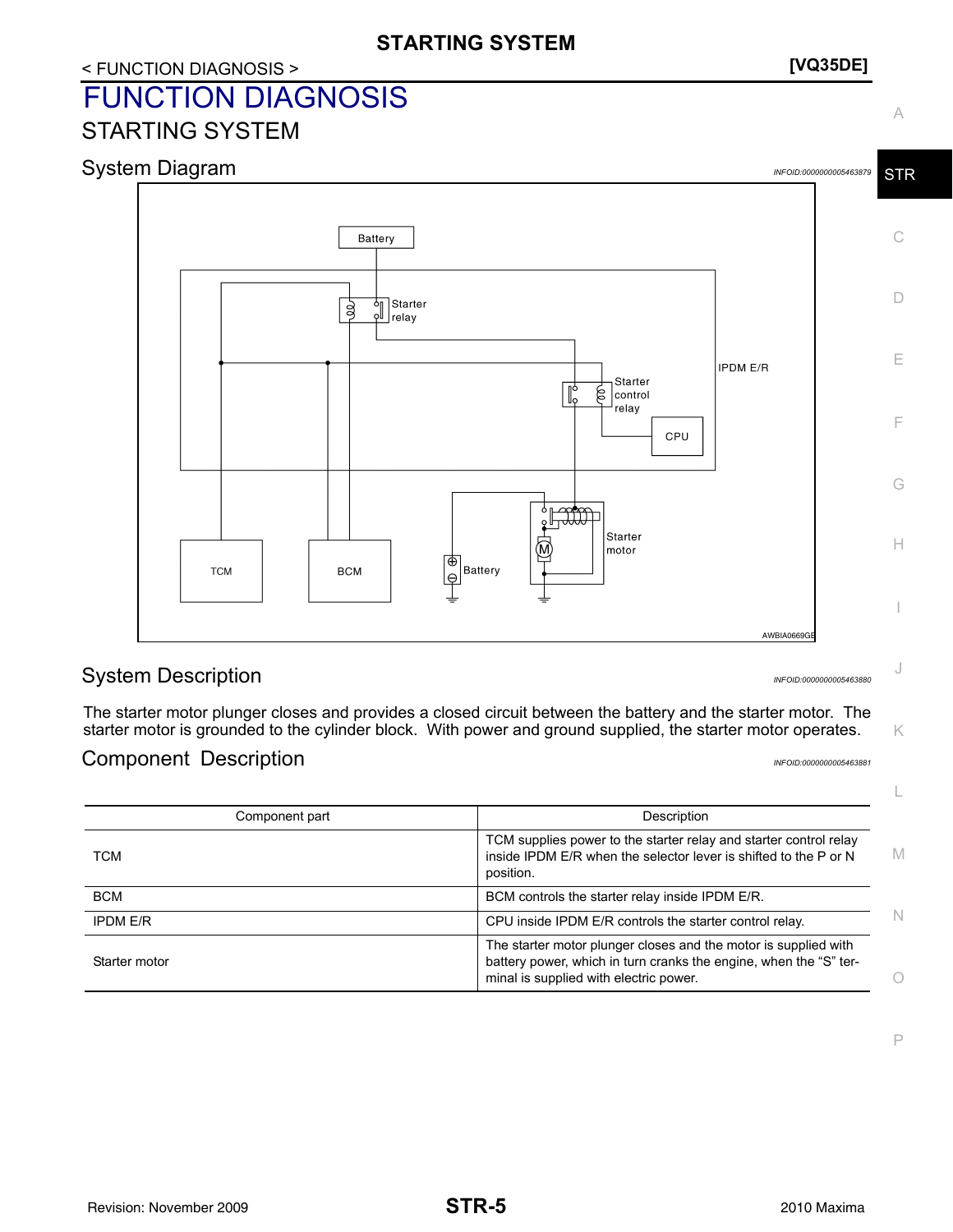### < COMPONENT DIAGNOSIS > **[VQ35DE]**

# <span id="page-5-0"></span>COMPONENT DIAGNOSIS

<span id="page-5-1"></span>B TERMINAL CIRCUIT

### <span id="page-5-2"></span>Description *INFOID:0000000005463882*

The "B" terminal is constantly supplied with battery power.

### <span id="page-5-3"></span>Diagnosis Procedure *INFOID:0000000005463883*

Regarding Wiring Diagram information, refer to **STR-9**, "Wiring Diagram".

### **CAUTION:**

**Perform diagnosis under the condition that the engine cannot start by the following procedure.**

- **1. Remove fuel pump fuse.**
- **2. Crank or start the engine (where possible) until the fuel pressure is depleted.**

# 1.CHECK TERMINAL B POWER SUPPLY VOLTAGE

- 1. Turn ignition switch OFF.
- 2. Make sure that starter motor connector F27 terminal B connection is clean and tight.
- 3. Check voltage between starter motor connector F27 terminal B and ground.

### **B - ground Battery voltage**

Is there battery voltage present?

- YES >> GO TO 2
- NO >> Check harness between battery and starter motor for open circuit.



# 2.CHECK BATTERY CABLE (VOLTAGE DROP TEST)

- 1. Shift CVT selector lever to "P" or "N" position.
- 2. Check voltage between battery positive terminal and starter motor connector F27 terminal B while cranking the engine.

### **While cranking the engine**

**Terminal B - B+ terminal Less than 0.5V**

Is the voltage drop less than 0.5V?

- YES >> GO TO 3
- NO >> Check harness between the battery and the starter motor for high resistance.



1. Shift CVT selector lever to "P" or "N" position.

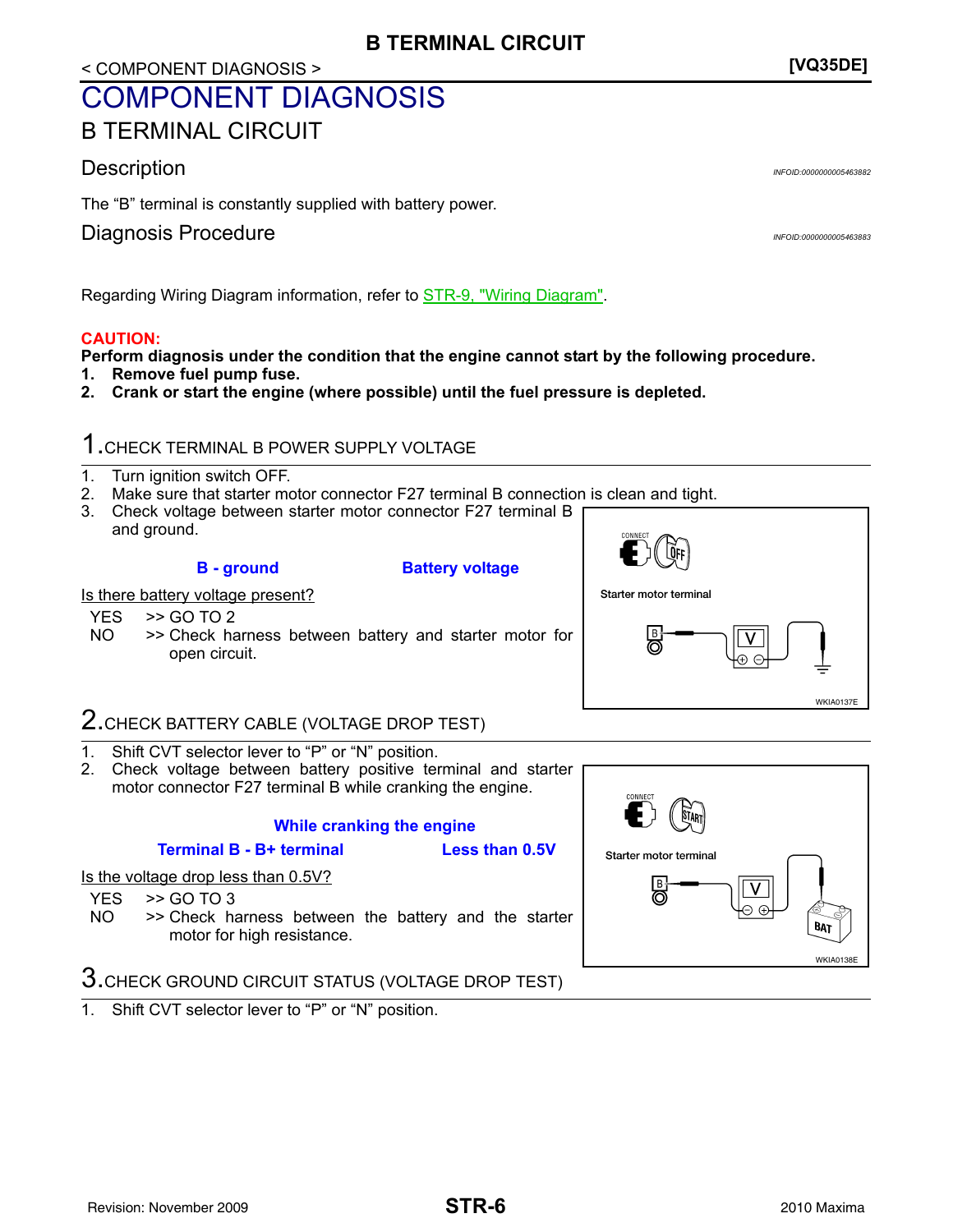# **B TERMINAL CIRCUIT**

# < COMPONENT DIAGNOSIS > **[VQ35DE]**

2. Check voltage between starter motor case and battery negative terminal while cranking the engine.

#### **While cranking the engine**

#### **Starter case - B- terminal Less than 0.2V**

#### Is the voltage drop less than 0.2V?

- YES >> Terminal B circuit is OK. Further inspection necessary. Refer to [STR-2, "Work Flow"](#page-1-2).
- NO >> Check the starter motor case to engine mounting for high resistance.



E

F

G

H

I

J

K

L

M

N

P

 $\bigcirc$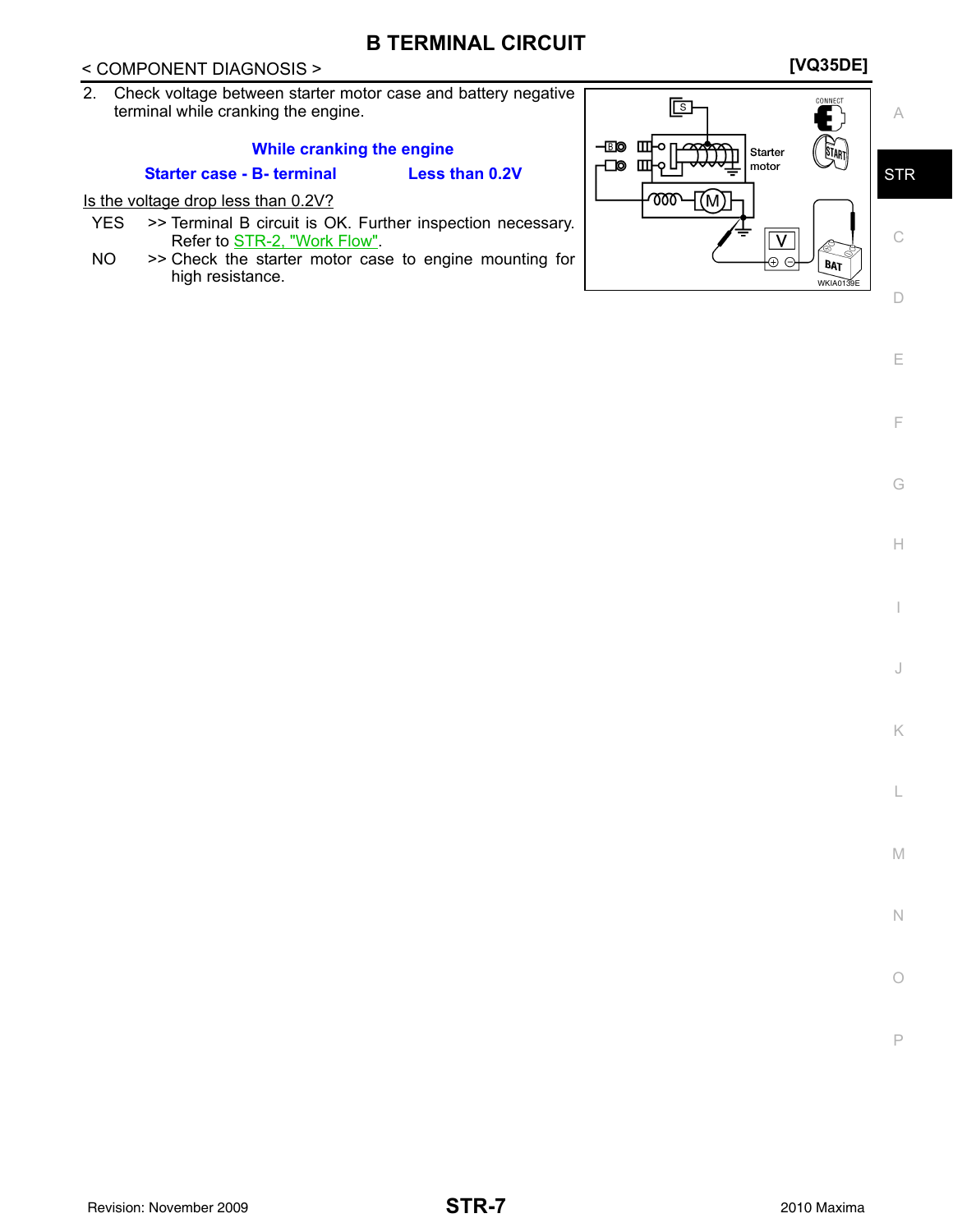# **S CONNECTOR CIRCUIT**

### < COMPONENT DIAGNOSIS > **[VQ35DE]**

# <span id="page-7-0"></span>S CONNECTOR CIRCUIT

# <span id="page-7-1"></span>Description *INFOID:0000000005463884*

The starter motor magnetic switch is supplied with power when the ignition switch is turned to the START position while the selector lever is in the P or N position.

# <span id="page-7-2"></span>Diagnosis Procedure *INFOID:0000000005463885*

Regarding Wiring Diagram information, refer to [STR-9, "Wiring Diagram".](#page-8-1)

### **CAUTION:**

**Perform diagnosis under the condition that engine cannot start by the following procedure.**

- **1. Remove fuel pump fuse.**
- **2. Crank or start the engine (where possible) until the fuel pressure is released.**

# 1.CHECK "S" CONNECTOR CIRCUIT

- 1. Turn ignition switch OFF.
- 2. Disconnect starter motor connector F28.
- 3. Shift CVT selector lever to "P" or "N" position.
- 4. Check voltage between starter motor harness connector F28 terminal S and ground with the ignition in START.

### **With ignition switch in START**

#### **S - ground Battery voltage**

### Is battery voltage present?

YES >> "S" circuit is OK. Further inspection necessary. Refer to [STR-2, "Work Flow".](#page-1-2)

 $NO \rightarrow$   $\overline{GOTO2}$ 

# 2. CHECK CONNECTOR

- 1. Turn ignition switch OFF.
- 2. Check the following terminals and connectors for damage, bent pins and loose connections.
- IPDM E/R harness connector F10
- Starter motor harness connector F28

### Is the inspection result normal?

- $YES$   $>>$  GO TO 3<br>NO  $>>$  Repair th
- >> Repair the terminal and connector.

# $3.$ CHECK HARNESS CONTINUITY (OPEN CIRCUIT)

- 1. Disconnect the following harness connectors.
- IPDM E/R connector F10
- Starter motor connector F28
- 2. Check continuity between starter motor harness connector F28 terminal S and IPDM E/R harness connector F10 terminal 80.

### **S - 80 Continuity exists**

Is there proper continuity between the two pins?

- YES >> Further inspection necessary. Refer to **[STR-2, "Work](#page-1-2)** [Flow".](#page-1-2)
- NO >> Repair the harness.



| DISCONNECT<br>$\mathbf{E}$<br><b>ISTART</b> |   |             |
|---------------------------------------------|---|-------------|
| S                                           | ⊊ |             |
|                                             |   | ALBIA0503GB |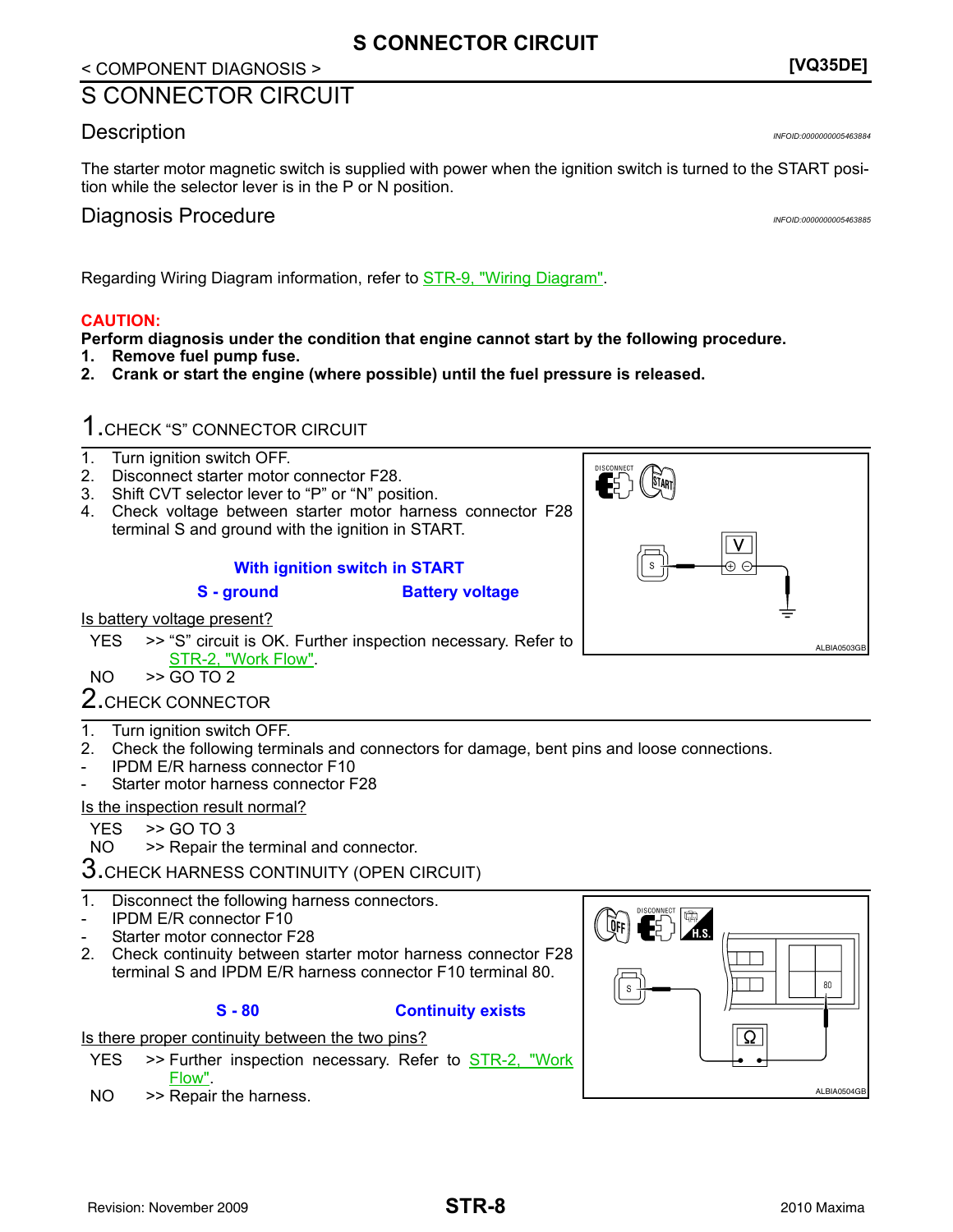# < COMPONENT DIAGNOSIS > **[VQ35DE]**

<span id="page-8-1"></span><span id="page-8-0"></span>

Revision: November 2009 **2010 Maxima 2010 Maxima 2010 Maxima**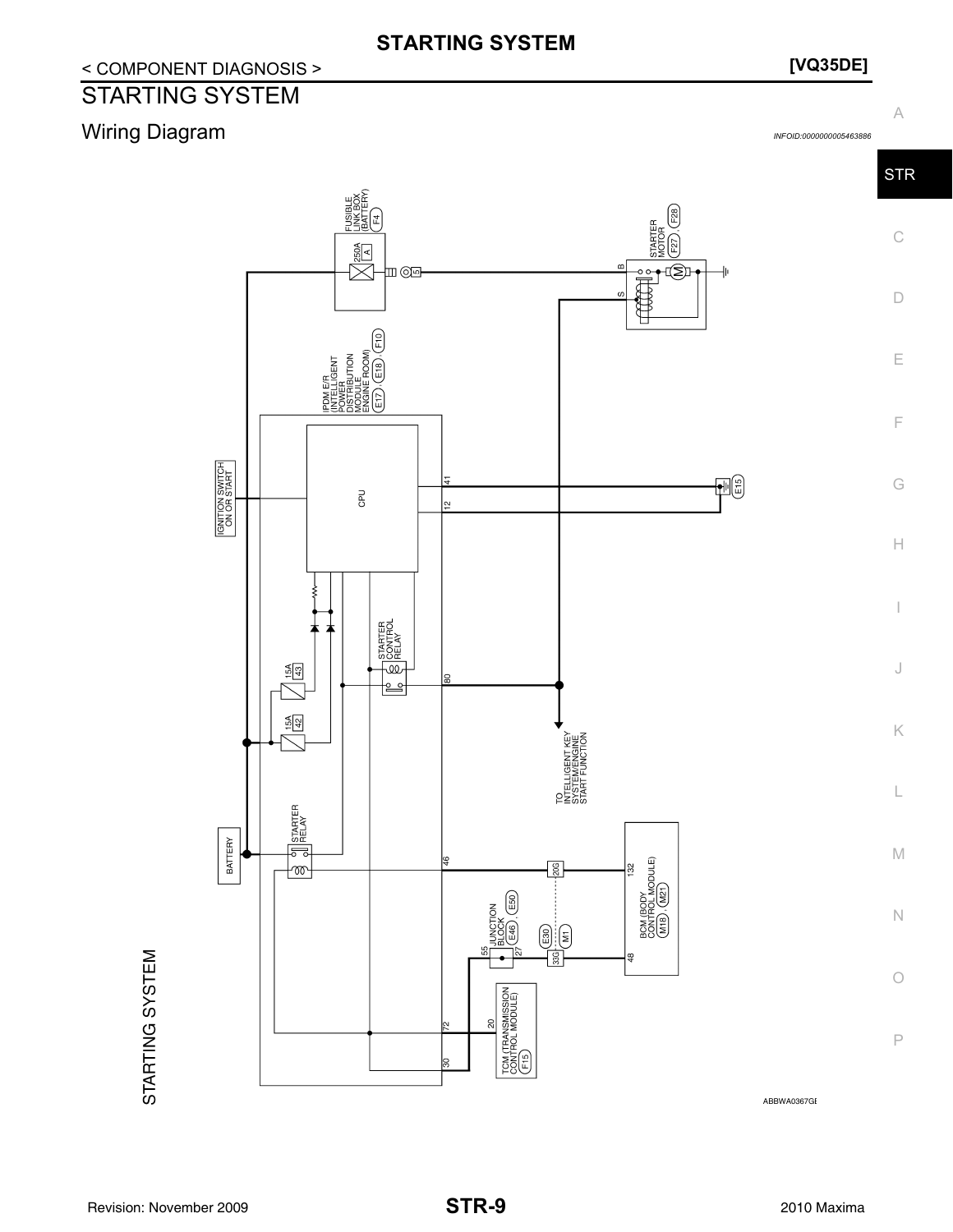

# < COMPONENT DIAGNOSIS > **[VQ35DE]**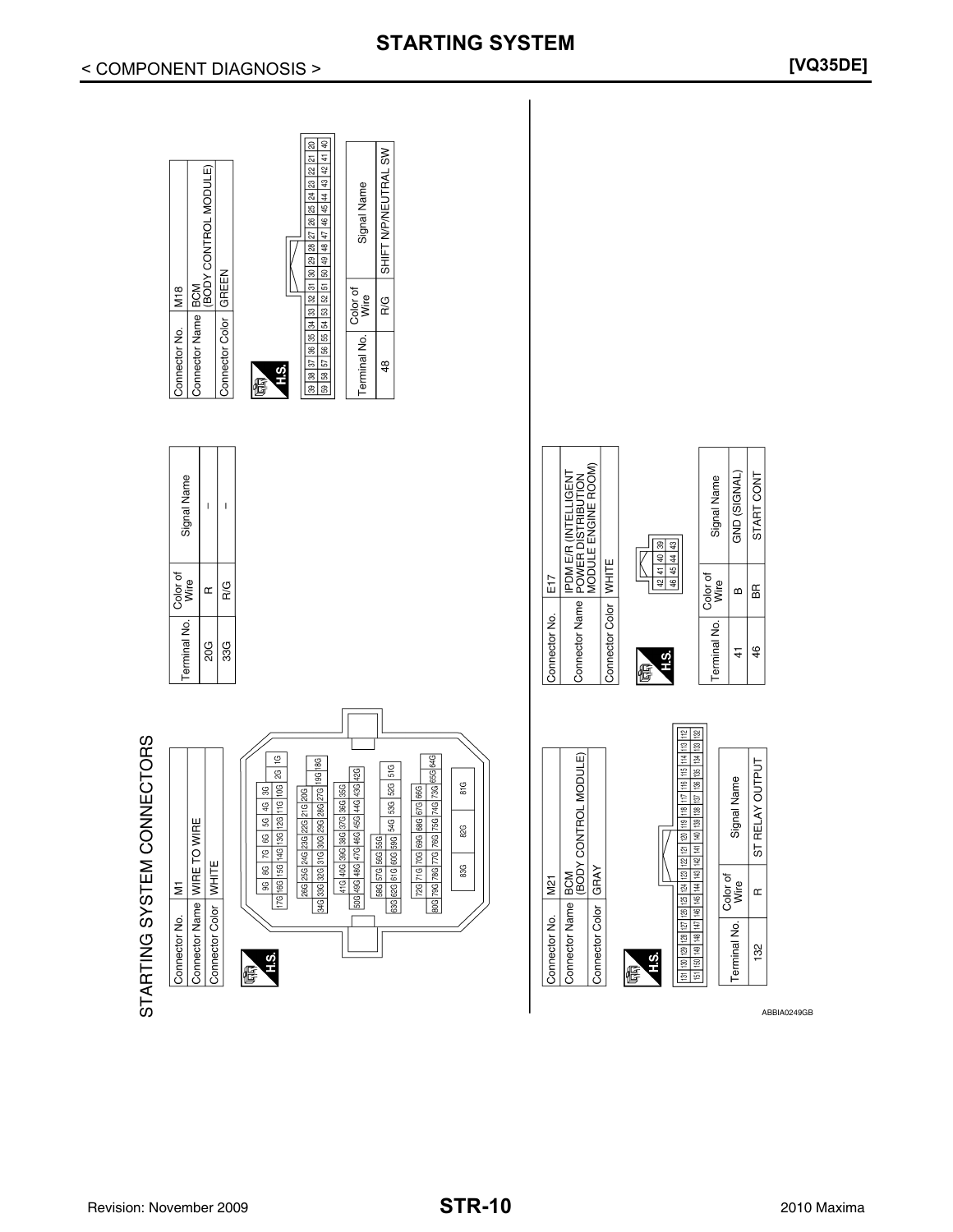![](_page_10_Figure_0.jpeg)

![](_page_10_Figure_3.jpeg)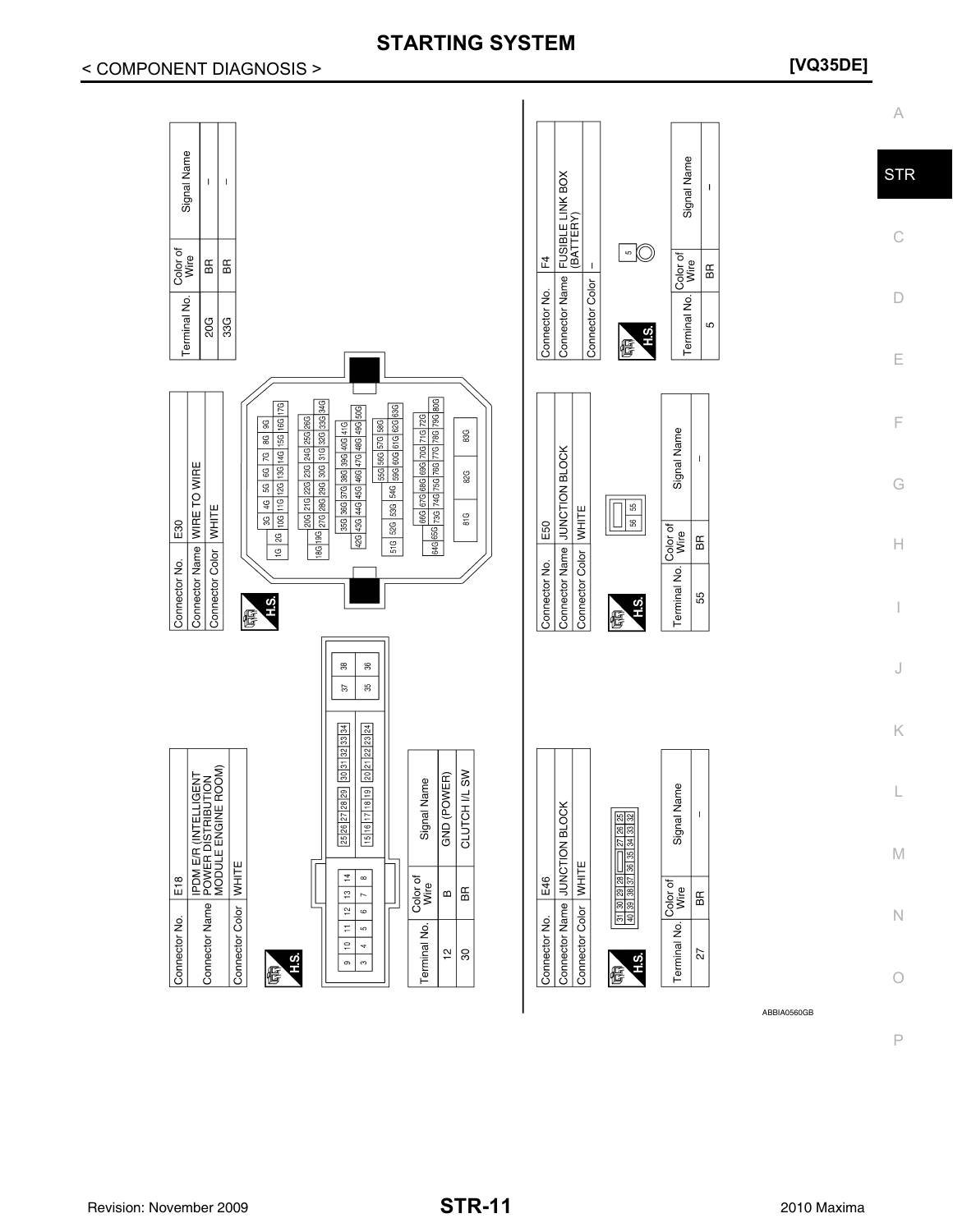![](_page_11_Figure_0.jpeg)

fis.

E

 $\begin{array}{|c|c|c|}\hline 3&4\\ \hline \end{array}$ 

![](_page_11_Figure_1.jpeg)

 $\Box$ 

**H.S.** 

信

F27

Connector No.

 $\mathbf I$ 

Connector Color

Color of

Terminal No.

|g<br>a

 $\boldsymbol{\underline{\omega}}$ 

ABBIA0153GB

# **STARTING SYSTEM**

# < COMPONENT DIAGNOSIS > **[VQ35DE]**

 $|a|$   $\frac{4}{3}$   $|a|$ 

 $\frac{1}{2}$   $\frac{1}{2}$   $\frac{1}{2}$   $\frac{1}{2}$ 

Signal Name

ST RLY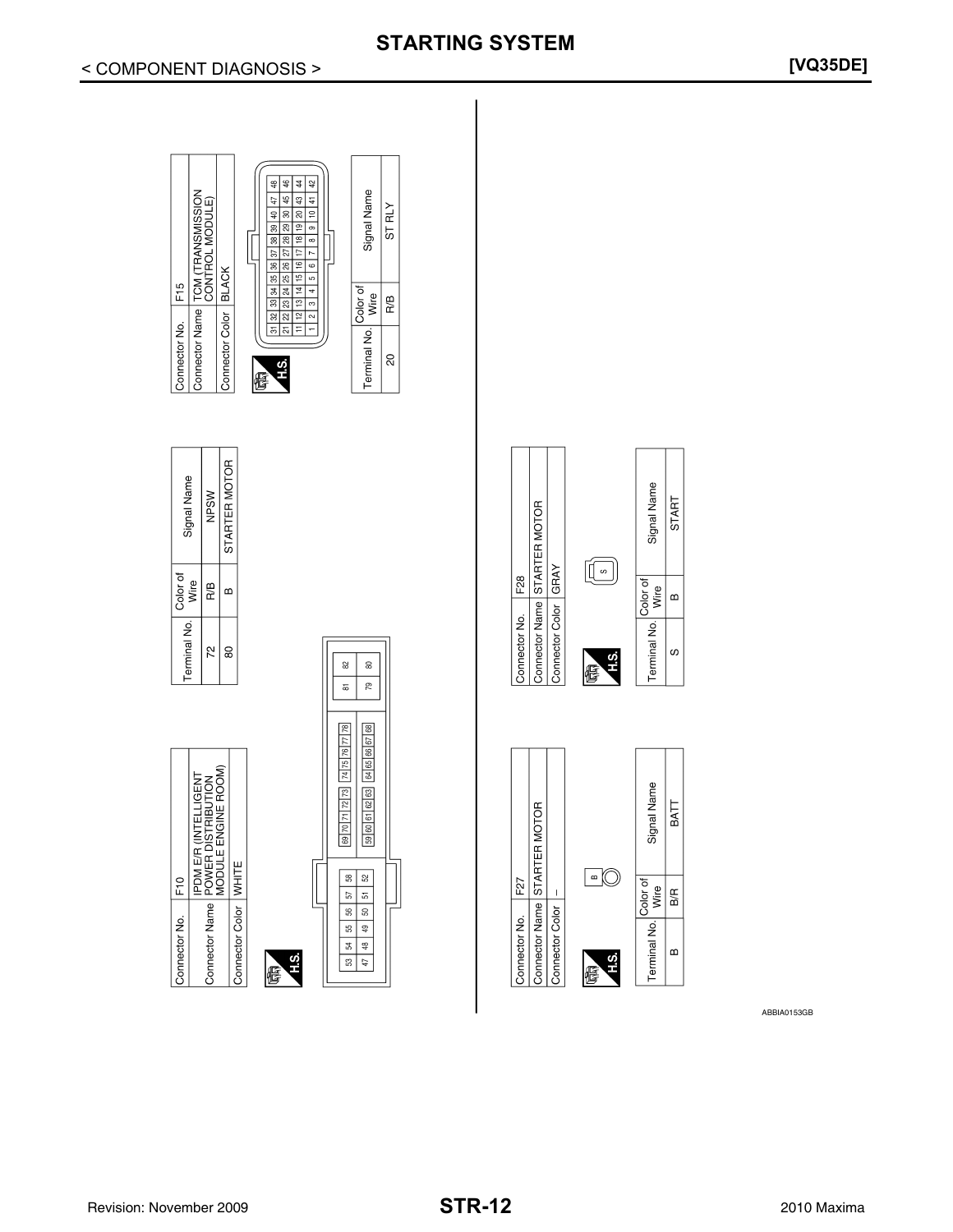# < SYMPTOM DIAGNOSIS > **[VQ35DE]**

# <span id="page-12-1"></span><span id="page-12-0"></span>SYMPTOM DIAGNOSIS STARTING SYSTEM

# <span id="page-12-2"></span>Symptom Table *INFOID:000000005463887*

**STR** 

| Symptom                       | Reference                   |  |
|-------------------------------|-----------------------------|--|
| No normal cranking            | Refer to STR-2, "Work Flow" |  |
| Starter motor does not rotate |                             |  |
|                               |                             |  |

A

E

F

G

 $\mathbb H$ 

I

J

K

L

M

N

O

P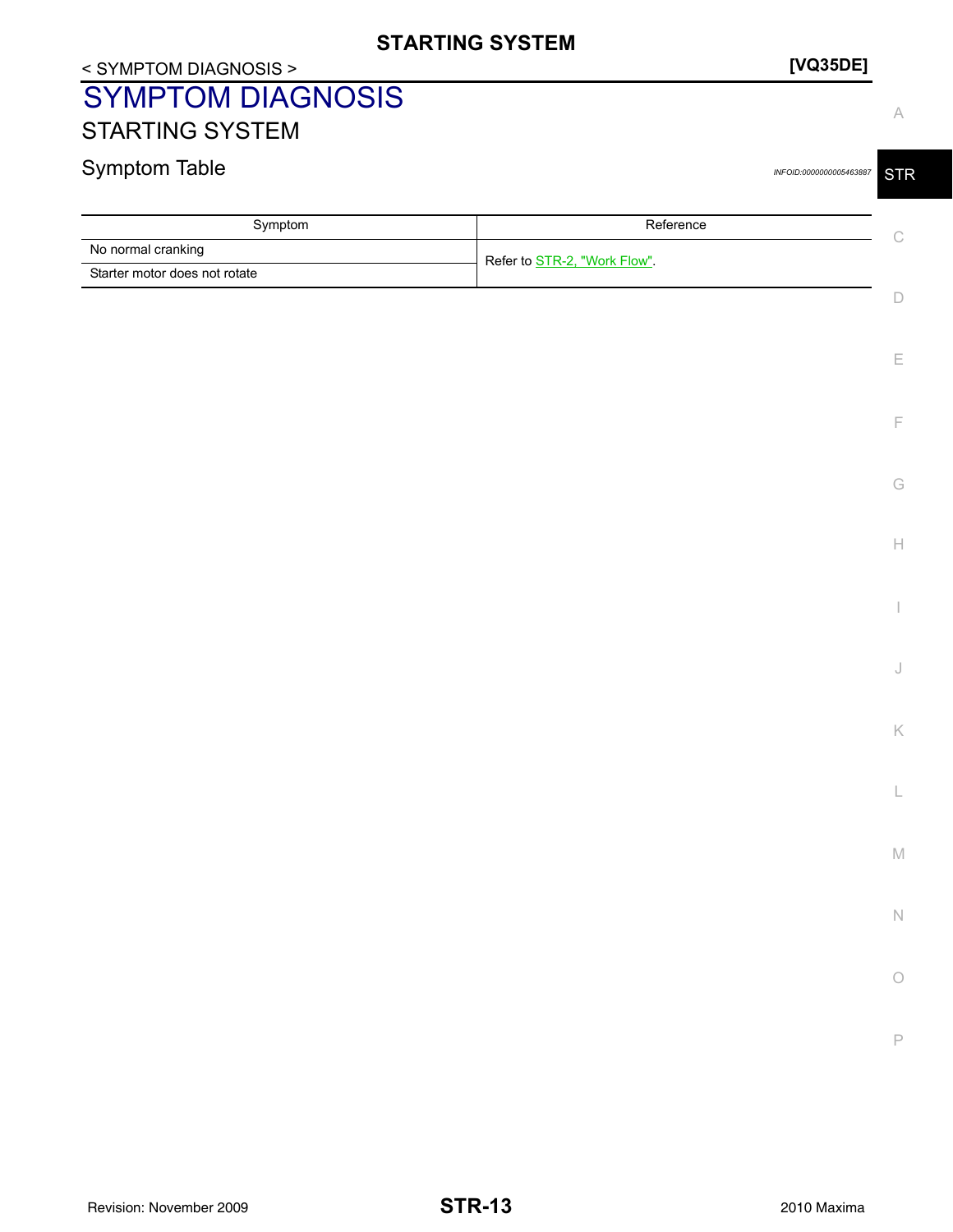# <span id="page-13-0"></span>< PRECAUTION > **[VQ35DE]** PRECAUTION

# <span id="page-13-1"></span>PRECAUTIONS

# <span id="page-13-2"></span>Precaution for Supplemental Restraint System (SRS) "AIR BAG" and "SEAT BELT PRE-TENSIONER" *INFOID:0000000005463888*

The Supplemental Restraint System such as "AIR BAG" and "SEAT BELT PRE-TENSIONER", used along with a front seat belt, helps to reduce the risk or severity of injury to the driver and front passenger for certain types of collision. This system includes seat belt switch inputs and dual stage front air bag modules. The SRS system uses the seat belt switches to determine the front air bag deployment, and may only deploy one front air bag, depending on the severity of a collision and whether the front occupants are belted or unbelted. Information necessary to service the system safely is included in the SR and SB section of this Service Man-

#### ual. **WARNING:**

- **To avoid rendering the SRS inoperative, which could increase the risk of personal injury or death in the event of a collision which would result in air bag inflation, all maintenance must be performed by an authorized NISSAN/INFINITI dealer.**
- **Improper maintenance, including incorrect removal and installation of the SRS, can lead to personal injury caused by unintentional activation of the system. For removal of Spiral Cable and Air Bag Module, see the SR section.**
- **Do not use electrical test equipment on any circuit related to the SRS unless instructed to in this Service Manual. SRS wiring harnesses can be identified by yellow and/or orange harnesses or harness connectors.**

### PRECAUTIONS WHEN USING POWER TOOLS (AIR OR ELECTRIC) AND HAMMERS

### **WARNING:**

- **When working near the Airbag Diagnosis Sensor Unit or other Airbag System sensors with the Ignition ON or engine running, DO NOT use air or electric power tools or strike near the sensor(s) with a hammer. Heavy vibration could activate the sensor(s) and deploy the air bag(s), possibly causing serious injury.**
- **When using air or electric power tools or hammers, always switch the Ignition OFF, disconnect the battery, and wait at least 3 minutes before performing any service.**

<span id="page-13-3"></span>Precautions Necessary for Steering Wheel Rotation after Battery Disconnect (Early Production, With Electronic Steering Column Lock) *INFOID:0000000005885835* 

### **NOTE:**

- Before removing and installing any control units, first turn the push-button ignition switch to the LOCK position, then disconnect both battery cables.
- After finishing work, confirm that all control unit connectors are connected properly, then re-connect both battery cables.
- Always use CONSULT-III to perform self-diagnosis as a part of each function inspection after finishing work. If a DTC is detected, perform trouble diagnosis according to self-diagnosis results.
- This vehicle is equipped with a push-button ignition switch and a steering lock unit.

If the battery is disconnected or discharged, the steering wheel will lock and cannot be turned.

If turning the steering wheel is required with the battery disconnected or discharged, follow the procedure below before starting the repair operation.

### OPERATION PROCEDURE

- 1. Connect both battery cables. **NOTE:** Supply power using jumper cables if battery is discharged.
- 2. Carry the Intelligent Key or insert it to the key slot and turn the push-button ignition switch to ACC position. (At this time, the steering lock will be released.)
- 3. Disconnect both battery cables. The steering lock will remain released with both battery cables disconnected and the steering wheel can be turned.
- 4. Perform the necessary repair operation.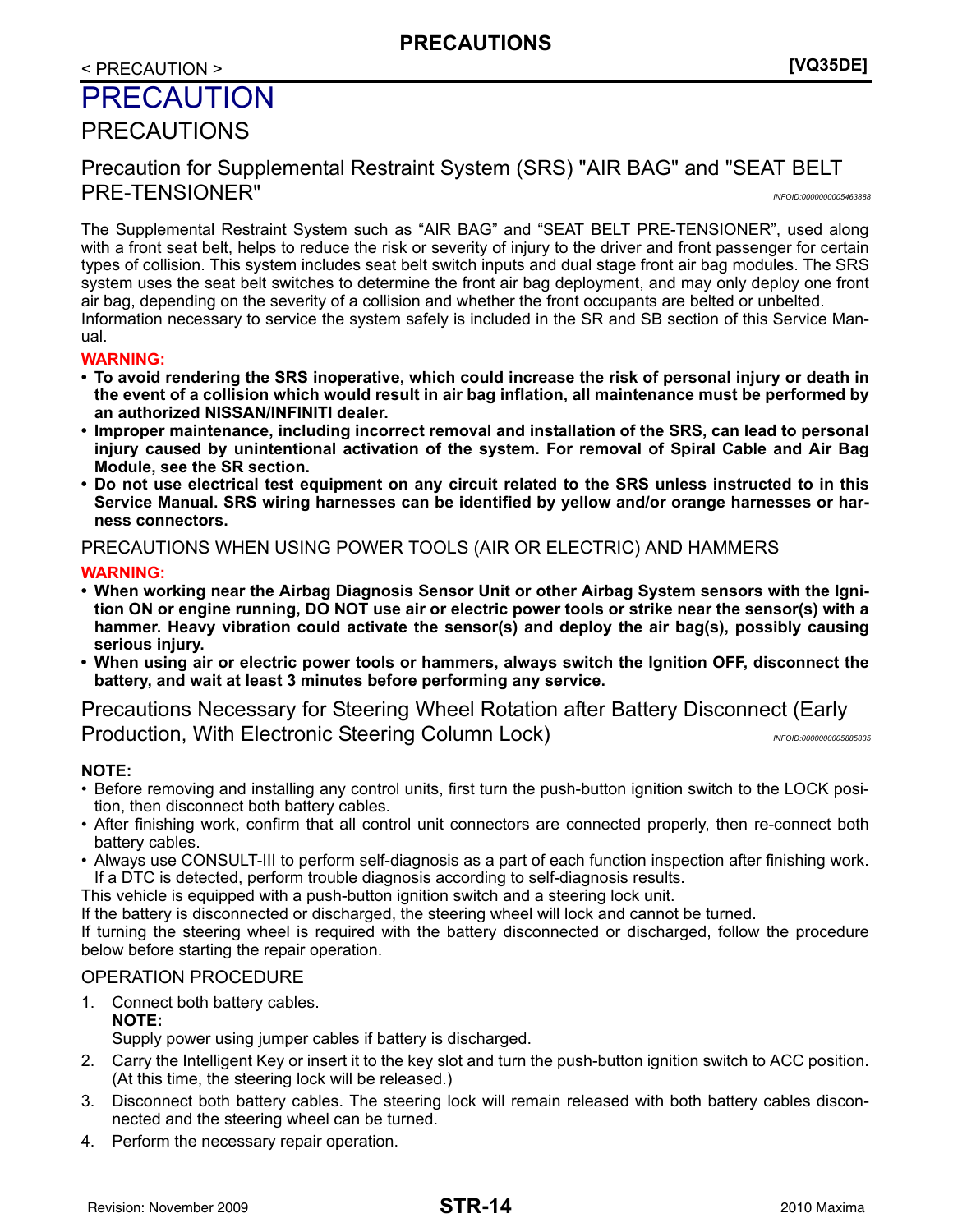# **PRECAUTIONS**

### < PRECAUTION > **[VQ35DE]**

- 5. When the repair work is completed, re-connect both battery cables. With the brake pedal released, turn the push-button ignition switch from ACC position to ON position, then to LOCK position. (The steering wheel will lock when the push-button ignition switch is turned to LOCK position.)
- 6. Perform self-diagnosis check of all control units using CONSULT-III.

A

C

 $\Box$ 

E

F

G

H

I

J

K

L

M

N

P

 $\bigcirc$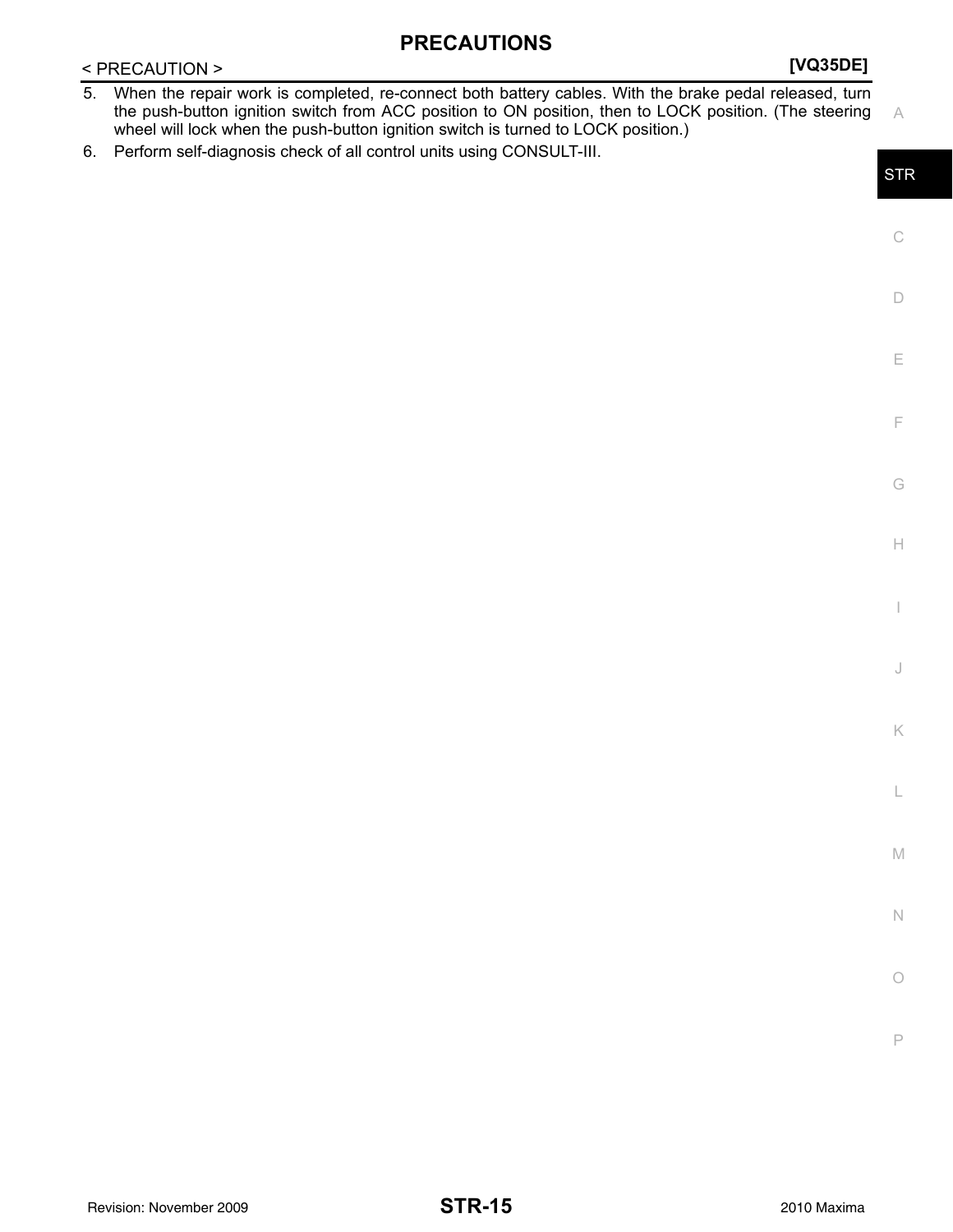# <span id="page-15-1"></span><span id="page-15-0"></span>PREPARATION

# <span id="page-15-2"></span>Special Service Tool **Integral Service Tool**

| Tool number<br>(Kent Moore No.)<br>Tool name                   |             | Description                                                                                                                      |
|----------------------------------------------------------------|-------------|----------------------------------------------------------------------------------------------------------------------------------|
| (-) Model GR-8<br>Multitasking Battery Diagnostic Sta-<br>tion | AWIIA1239ZZ | Tests Batteries, starting and charging system.<br>For operating instructions, refer to diagnostic<br>station instruction manual. |

# <span id="page-15-3"></span>Commercial Service Tools *INFOID:0000000005463891*

| Tool name   |                 | Description              |
|-------------|-----------------|--------------------------|
| Power tools |                 | Loosening bolts and nuts |
|             | កា<br>PBIC0190E |                          |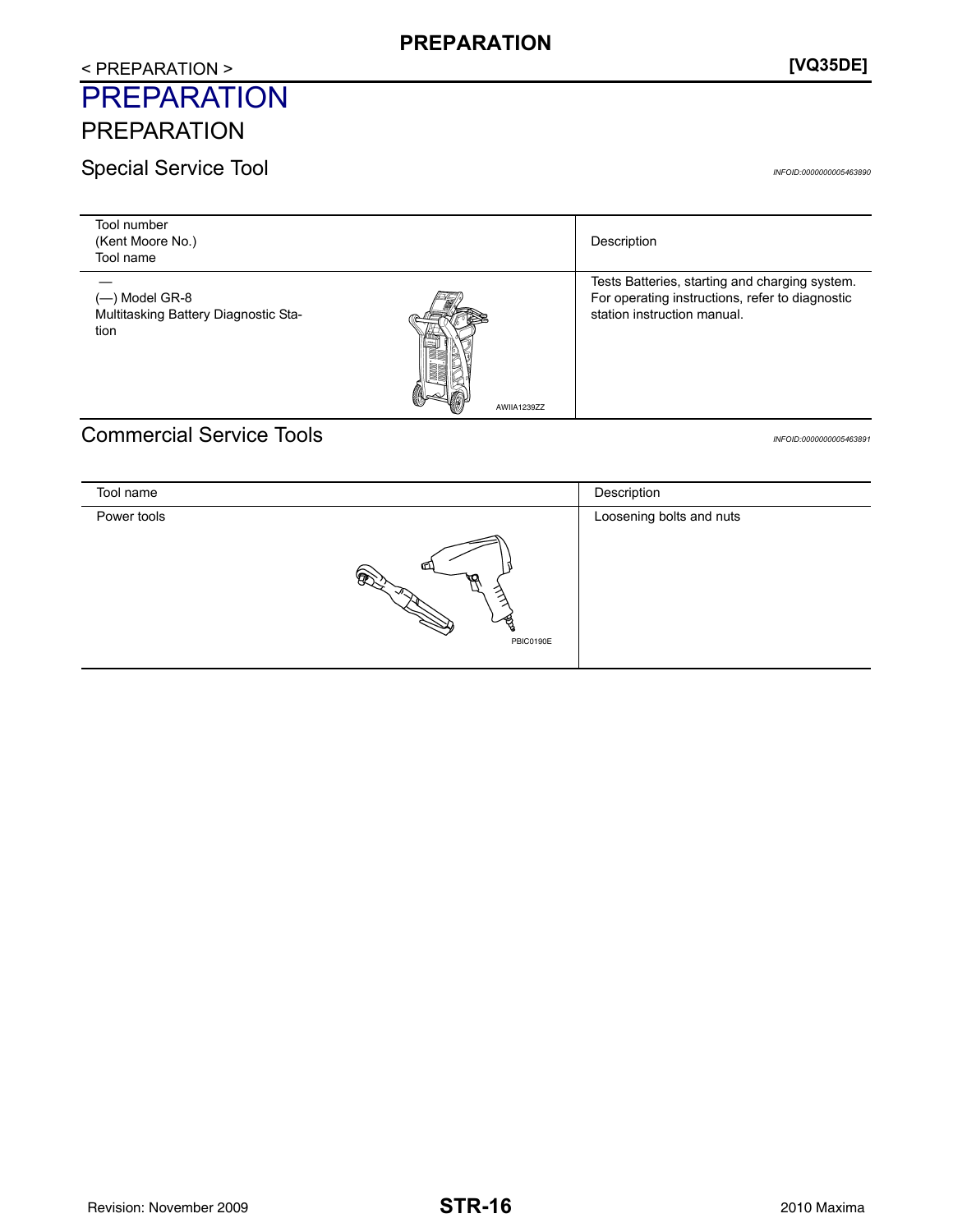# **STARTER MOTOR**

# <span id="page-16-0"></span>< ON-VEHICLE REPAIR > **[VQ35DE]** ON-VEHICLE REPAIR

# <span id="page-16-1"></span>STARTER MOTOR

<span id="page-16-2"></span>Removal and Installation *Installation INFOID:000000005463892* 

### REMOVAL

- 1. Disconnect the negative and positive battery terminals.
- 2. Remove the air cleaner assembly and air ducts. Refer to **EM-23**, "Removal and Installation".
- 3. Disconnect the following:
	- ECM
		- TCM
- 4. Remove the battery tray. Refer to PG-66, "Removal and Installation (Battery Tray)".
- 5. Disconnect the battery cable (A) and starter harness connector.
- 6. Remove the starter bolts, then remove the starter.

![](_page_16_Picture_13.jpeg)

INSTALLATION Installation is in the reverse order of removal. C

A

**STR** 

D

I

J

K

L

M

N

P

O